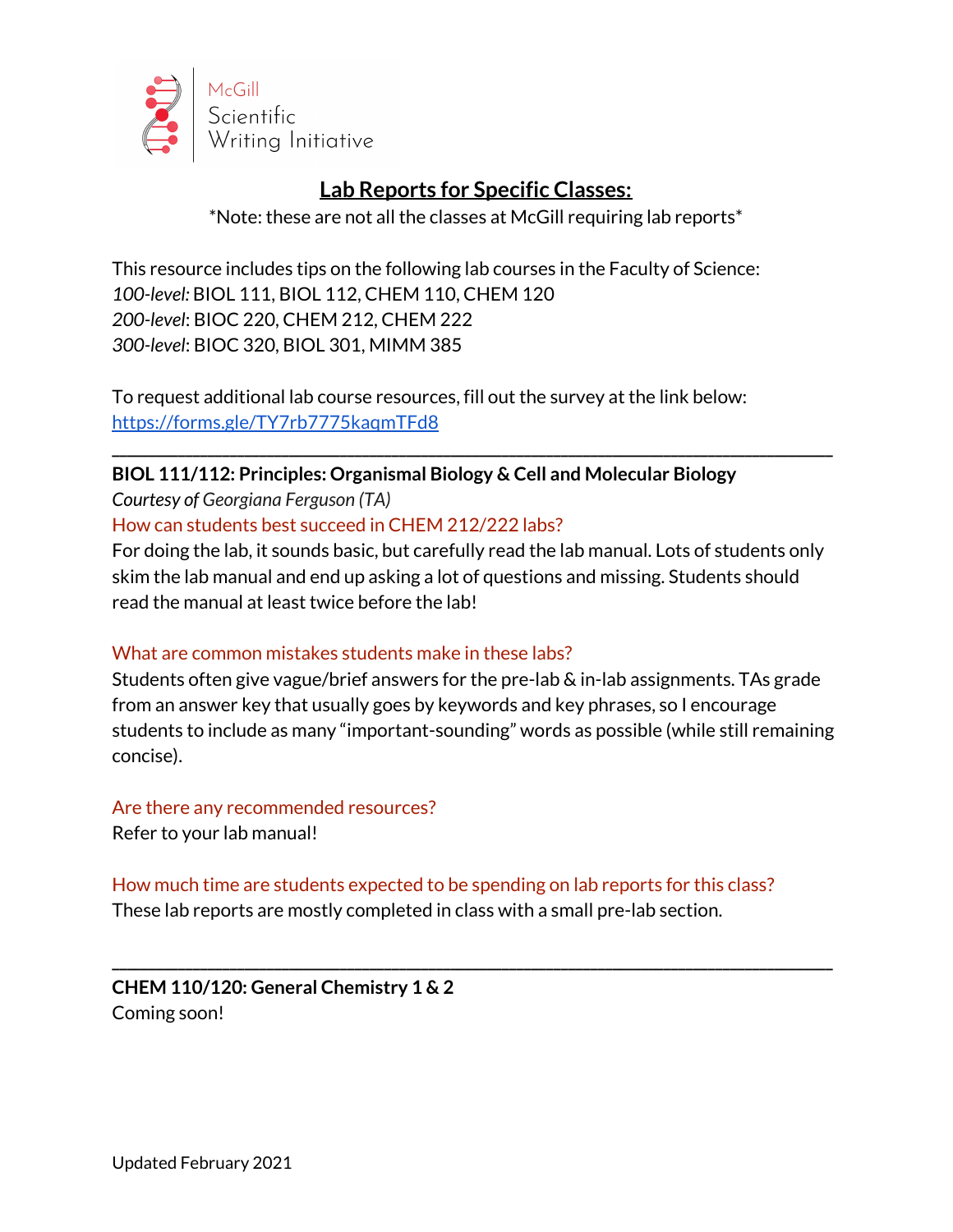## **CHEM 212/222: Organic Chemistry 1 & 2**

*Courtesy of Dr. Danielle Vlaho*

## How can students best succeed in CHEM 212/222 labs?

Carefully read the syllabus (this goes for every class)! There is a lot of useful information that can help students make sure they are on the right track. Everything from the class schedule, contact information, details on activity and when/how to submit them, what to do if you have to miss a lab, etc. is all detailed there.

**\_\_\_\_\_\_\_\_\_\_\_\_\_\_\_\_\_\_\_\_\_\_\_\_\_\_\_\_\_\_\_\_\_\_\_\_\_\_\_\_\_\_\_\_\_\_\_\_\_\_\_\_\_\_\_\_\_\_\_\_\_\_\_\_\_\_\_\_\_\_\_\_\_\_\_\_\_\_\_\_\_\_\_\_\_\_\_\_\_\_\_\_\_\_\_\_\_\_\_\_\_\_\_\_\_**

## What are common mistakes students make in these labs?

Attention to detail is critical! Many students omit or gloss over details that are actually very important. Things like document formatting, citation styles, and organized presentation of results are often overlooked but are often just as important as having the correct answer.

Many students forget that the goal of the labs is to learn new things! The answers to activity and lab report questions will not usually be found directly in the lab manual or activity instructions. Students are encouraged to search the internet (especially the scientific literature, using databases like SciFinder, PubChem, and Google Scholar) to find the answers to questions.

Using external sources is such a big part of lab reports, so understanding how to properly cite sources is extremely important. In the chemistry department, the ACS citation style is used to cite others' work in lab reports and lab activities.

Significant figures are a widespread issue in organic labs. Additional resources are currently being developed to help with this -- but often students need a refresher on what they've already learned in gen chem or CEGEP.

Students often forget that the instructor and TAs are here to help. We always encourage students to reach out when they have questions, whether it's on the discussion board, via email, or during office hours. Whenever you're not sure of something (and can't find an answer in our course resources), just ask!

## Are there any recommended resources?

We strive to provide many resources to help students succeed in our chemistry labs, including details on searching the chemical literature, how to keep a lab notebook, general guidelines for reports, videos and written descriptions of common techniques, etc. All of these resources are available on myCourses.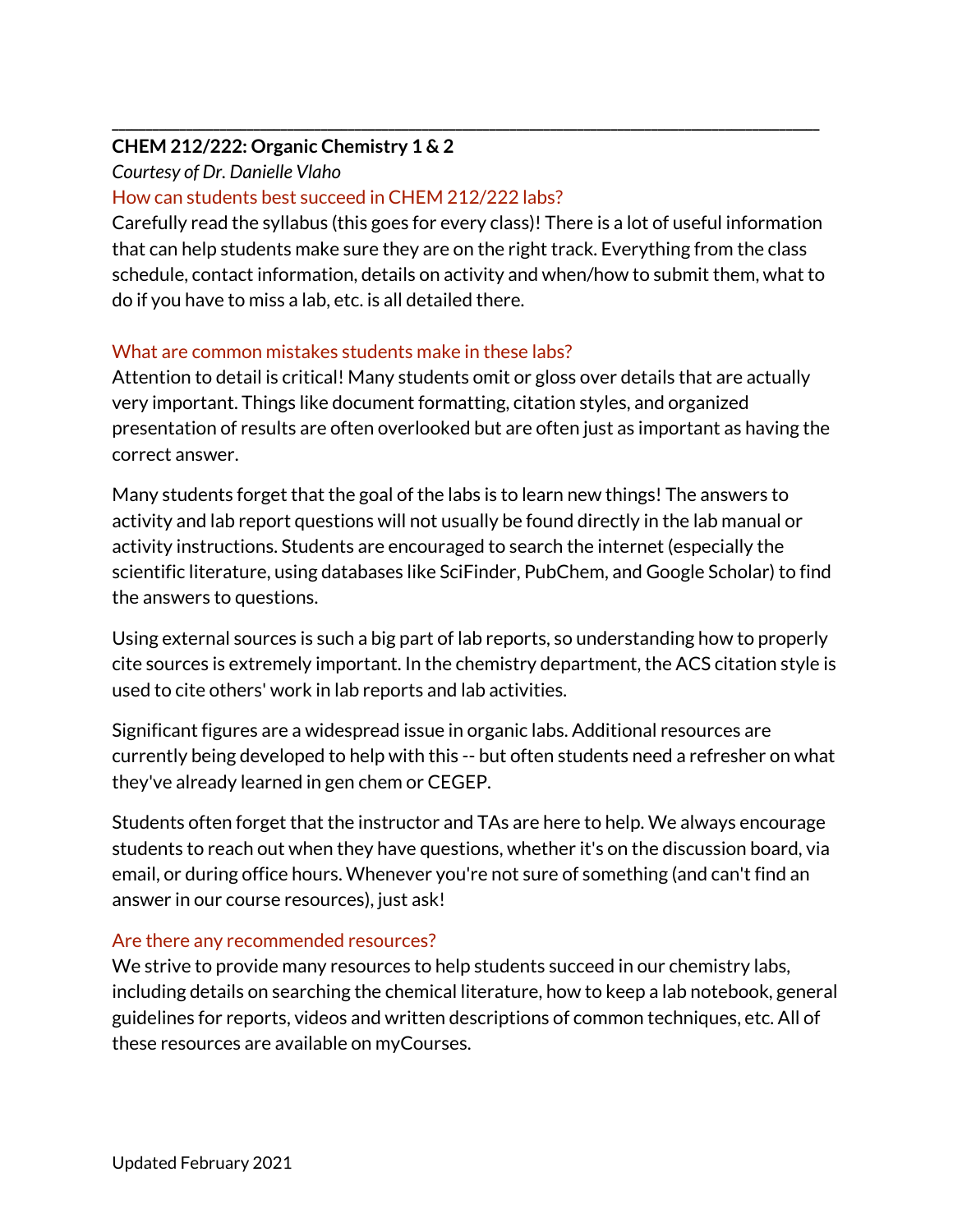The library chemistry guide [\(https://libraryguides.mcgill.ca/chemistry\)](https://libraryguides.mcgill.ca/chemistry) has some great resources on citation styles, citation management software, and how to use ChemDraw. There are also some additional resources here: <https://libraryguides.mcgill.ca/chemistry/learn>

Master Organic [Chemistry](https://www.masterorganicchemistry.com/) is an excellent resource for learning more about organic chemistry and reaction mechanisms. It is also a heavily used resource in the lecture components of both CHEM 212 and CHEM 222 since this site has effectively replaced the required textbook. The site is written by a McGill alum who completed his Ph.D. in organic chemistry -- so students can be confident that the information is correct!

SciFinder is perhaps the best way for students to find chemical properties and search the scientific literature. It is an extremely comprehensive and powerful database that provides access to millions of peer-reviewed articles and summaries of known chemical compounds. Students can access SciFinder via the McGill library: <https://libraryguides.mcgill.ca/scifinder> (must register for an account)

SDS (Chemical Safety Data Sheets) is another source of useful information, specifically relating to physical and chemical properties and potential safety hazards. These are available for all chemicals used in the lab, and are easily found by searching online for "compound name SDS"

#### How much time are students expected to be spending on lab reports for this class?

This is quite difficult to answer from an instructor's perspective. While we aim to keep our reports and activities fairly short and straightforward (i.e. should take a few hours at most to complete), student background knowledge, experience, comfort with searching the literature, and work habits mean that the actual time taken to complete a lab report probably varies widely throughout the class.

**\_\_\_\_\_\_\_\_\_\_\_\_\_\_\_\_\_\_\_\_\_\_\_\_\_\_\_\_\_\_\_\_\_\_\_\_\_\_\_\_\_\_\_\_\_\_\_\_\_\_\_\_\_\_\_\_\_\_\_\_\_\_\_\_\_\_\_\_\_\_\_\_\_\_\_\_\_\_\_\_\_\_\_\_\_\_\_\_\_\_\_\_\_\_\_\_\_\_**

**BIOC 220/320: Laboratory Methods in Biochemistry and Molecular Biology 1 & 2** *Courtesy of Vicky Kottis*

## How can students best succeed in BIOC 220/320 labs?

They need to closely follow the BIOC 220/320 lab course manual instructions and the tutorials on how to write a lab report, along with the instructions given to them by their TAs. They need to follow the directives of the course material when writing their course-specific lab reports. We encourage them to ask questions and meet with their TAs for extra help.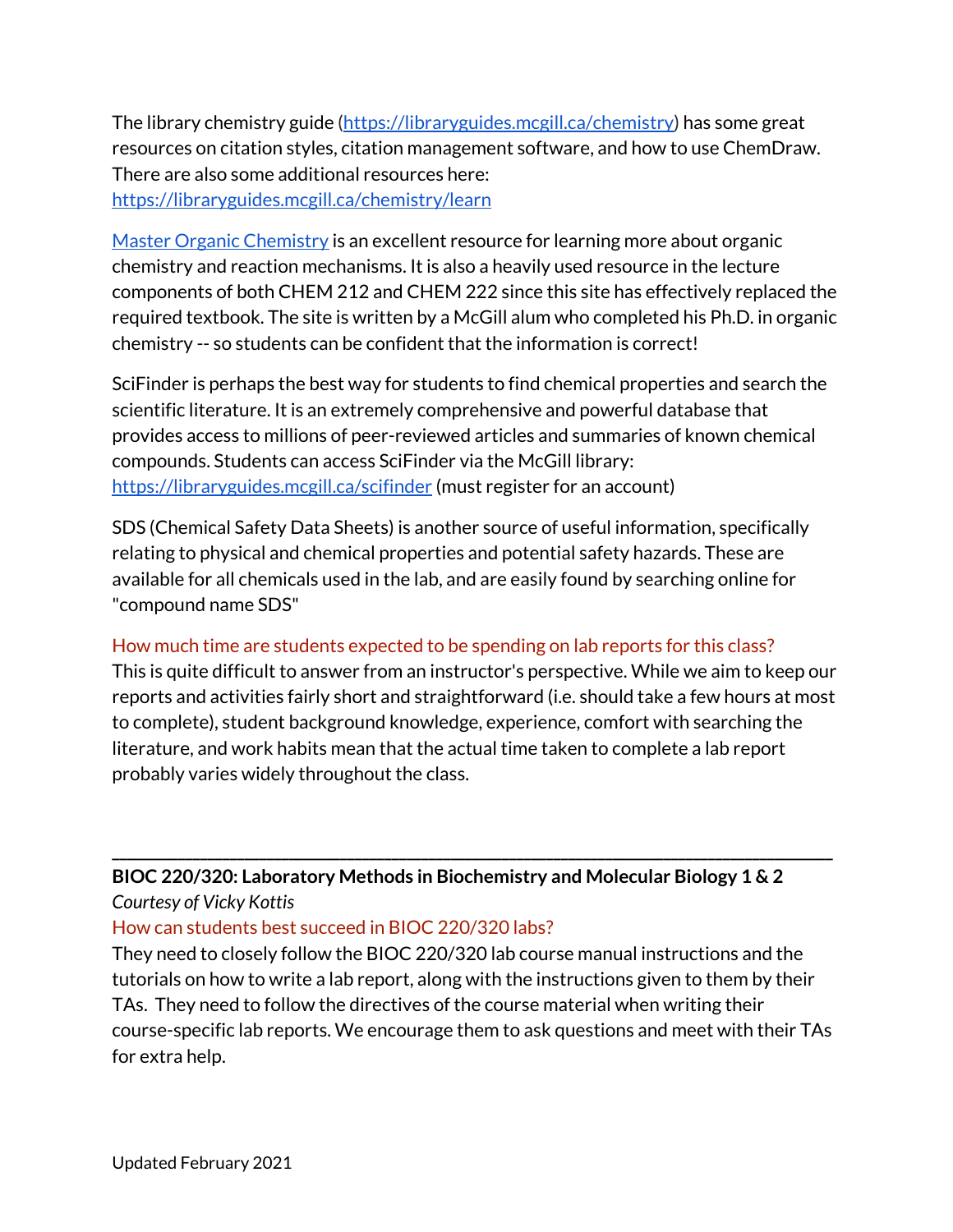#### What are common mistakes students make in these labs?

We strongly encourage students to be proactive and start the introduction section of their lab reports as soon as possible. When they have a few minutes, they should look up the required journal references that they will need to write their lab reports. They can start this before they even start the experiment, which also helps them better understand the experiments. This is what takes a long time, finding the information and references to start the introduction section of the lab report. We also encourage them to follow the manual guidelines given after each experiment, on what is required in their lab report for each specific experiment.

There are no real common mistakes; students come from different educational backgrounds and have different writing skills. For these reasons, we do not grade the grammar or sentence structure of these lab reports, just their content and the understanding of the material.

#### Are there any recommended resources?

We strongly recommend students to closely follow the lab course manuals, tutorials, and the guidelines given to them in the U1 BIOC 220/BIOC 320 lab course guides. TAs are a great resource as well!

#### How much time are students expected to be spending on the lab reports for this class?

This really depends on students' writing and research abilities, citation resource knowledge, and understanding of their research topic. For all these reasons, we cannot estimate the time students need to write their lab reports. Some students tell us they take less than 10 hours, others take more than 25 hours. We try to help them decrease the time spent on their lab reports by giving them tutorials on EndNote, Word, Excel and guidelines on writing lab reports.

The only way to improve is to be proactive, follow the specific lab report guidelines in the lab manual, ask questions, and meet with the TAs for extra help. Of course, if there is time, taking a writing course can help with lab report writing skills.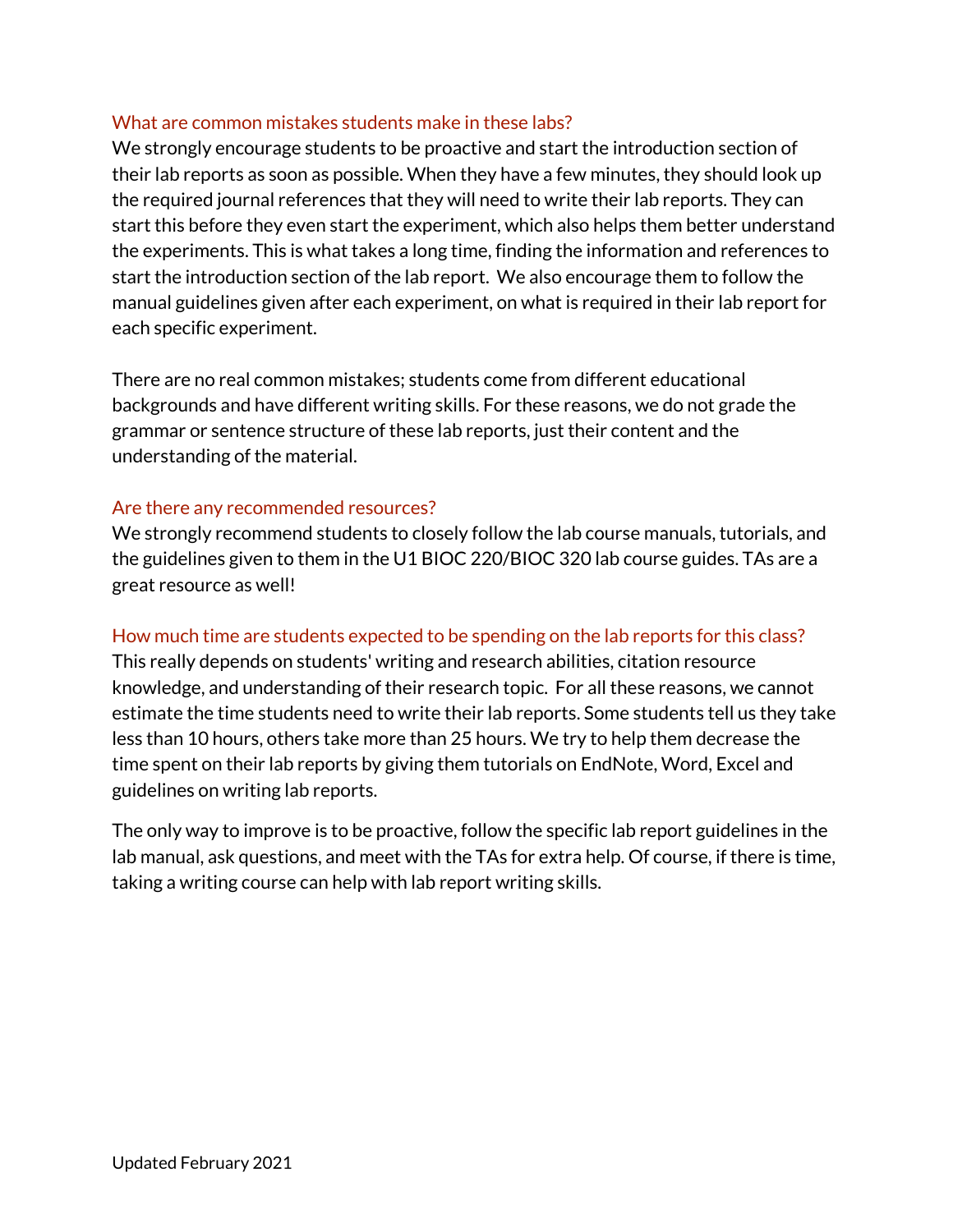## **BIOL 301: Cell and Molecular Laboratory**

## How can students best succeed in BIOL 301 labs?

Students should read the lab manual carefully. This often has all the answers for the quizzes, as well as the worksheets. TAs will often refer students to the lab manual, and reading this in advance is key to success in the lab. It is also essential to perform the Labster Simulations (specifically for the Fall 2020 semester) and watch the weekly lab workflow video. For the research proposal, students should aim to find a novel idea for the topic. For example, in winter 2020, only a few groups came up with novel ideas for bioremediation. It is nice to look at what has been done and what is available in the literature, but this should be more of an inspiration rather than reusing an idea.

**\_\_\_\_\_\_\_\_\_\_\_\_\_\_\_\_\_\_\_\_\_\_\_\_\_\_\_\_\_\_\_\_\_\_\_\_\_\_\_\_\_\_\_\_\_\_\_\_\_\_\_\_\_\_\_\_\_\_\_\_\_\_\_\_\_\_\_\_\_\_\_\_\_\_\_\_\_\_\_\_\_\_\_\_\_\_\_\_\_\_\_\_\_\_\_\_\_\_**

## What are common mistakes students make in these labs?

As previously mentioned, most of the questions students ask are in the lab manual, so it is imperative to read this before the lab. It is also important to answer questions on the quiz and worksheet clearly and concisely. Most TAs are looking for keywords when grading, so it is nice to either underline the keywords in the text and only write what is necessary to answer the question. For the research proposal, it is very important to follow the grading rubric and make sure your proposal considers every point in the rubric. Research proposals are like writing a scientific grant - it is an idea that you want to suggest to a board for funding. Students will benefit by looking at grants published online for guidance. Finally, students should ask their TAs for information and clarification regarding citations.

## Are there any recommended resources?

The lab manual is the best resource in this course for quizzes and lab worksheets. It is also important to ask TAs when you have questions, as they are a powerful resource in the course. For the research proposal, students should go on PubMed and look up journals, articles, and papers discussing their area of interest for inspiration.

## How much time are students expected to be spending on lab reports for this class? BIOL 301 "lab reports" are worksheets to be completed in the allotted lab time. This will not be the case for the Fall 2020 semester, as students are expected to complete the worksheets outside the lab.